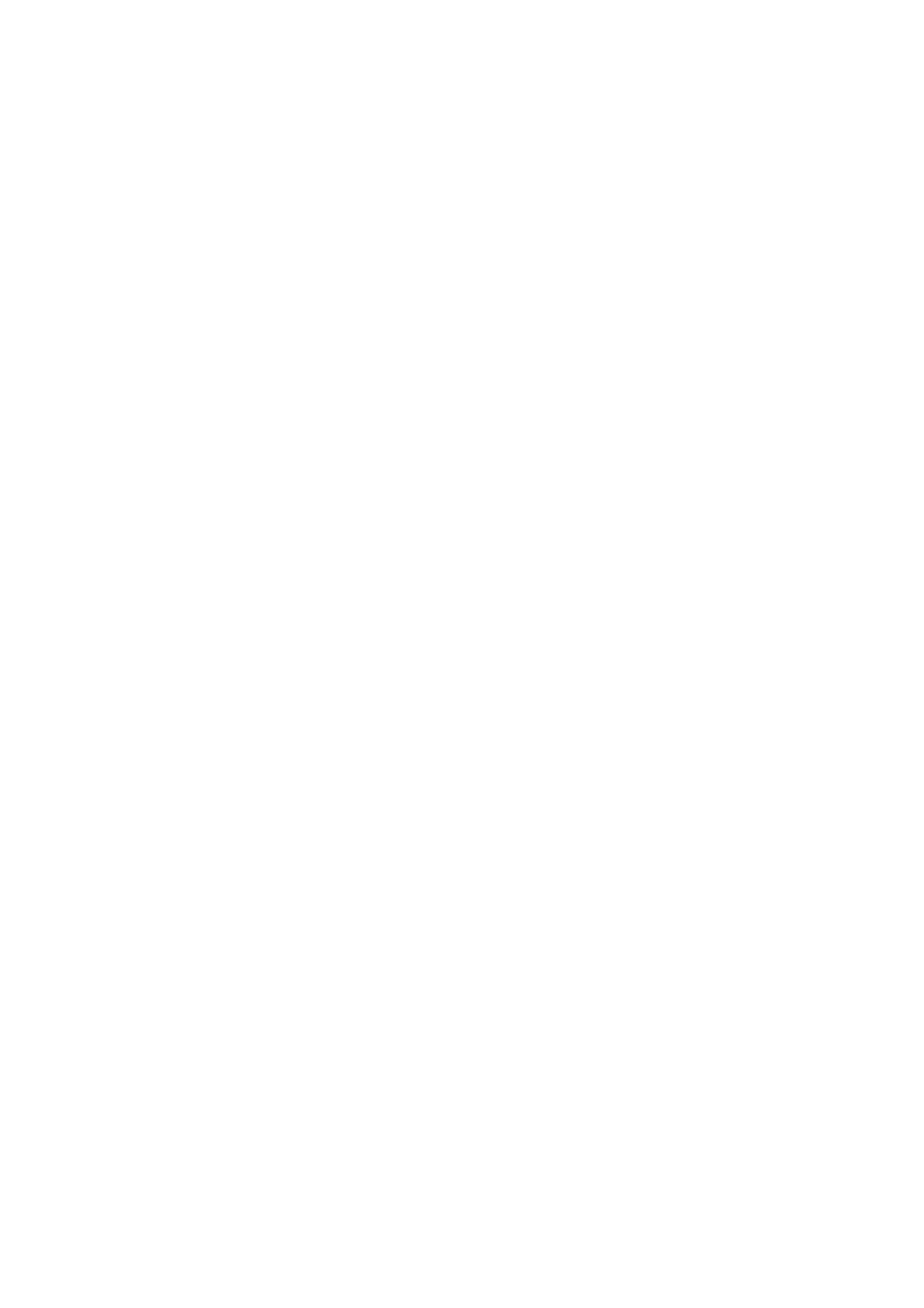# VEER NARMAD SOUTH GUJARAT UNIVERSITY First Year B.B.A. (Semester -II) **Elements of Economics II**

(Syllabus effective from Academic Year 2016-17 onwards)

## **Objective:**

The course has been so designed to expose the students to the fundamentals  $\&$  essentials of economics& develop in them the skills to apply the same in this age of globalization & economic dominance.

| Unit           | <b>Course Contents</b>                                                        | Weightage |
|----------------|-------------------------------------------------------------------------------|-----------|
| $\mathbf{1}$   | <b>SUPPLY ANALYSIS</b>                                                        | 15%       |
|                | 1) Meaning of Supply                                                          |           |
|                | Stock & Supply<br>$\bullet$                                                   |           |
|                | <b>Law of Supply</b><br>2)                                                    |           |
|                | Supply function<br>$\bullet$                                                  |           |
|                | Supply schedule<br>$\bullet$                                                  |           |
|                | <b>Supply curve</b><br>3)                                                     |           |
|                | Assumptions of the law of supply<br>$\bullet$                                 |           |
|                | Exceptions to the law of supply<br>$\bullet$                                  |           |
|                | Determinants or factors affecting supply                                      |           |
| $\overline{2}$ | <b>DEMAND FORECASTING</b>                                                     | 25%       |
|                |                                                                               |           |
|                | 1) Meaning & significance                                                     |           |
|                | Types of forecasting<br>2)                                                    |           |
|                | 3) Steps in forecasting                                                       |           |
|                | 4) Objectives of demand forecasting                                           |           |
|                | 5) Approaches to demand forecasting: Criteria of a good forecasting<br>method |           |
|                | 6) Methods of demand forecasting                                              |           |
|                | Importance of demand forecasting<br>7)                                        |           |
|                | 8) Forecasting demand for new products                                        |           |
| 3              | <b>NATIONAL INCOME</b>                                                        | 25%       |
|                | Meaning & Definitions                                                         |           |
|                | <b>Basic Concept of national income</b><br>1.                                 |           |
|                | Gross National Product (GNP)<br>$\bullet$                                     |           |
|                | Gross Domestic Product (GDP)<br>$\bullet$                                     |           |
|                | Net National Product (NNP)                                                    |           |
|                | Personal Income (PI)<br>$\bullet$                                             |           |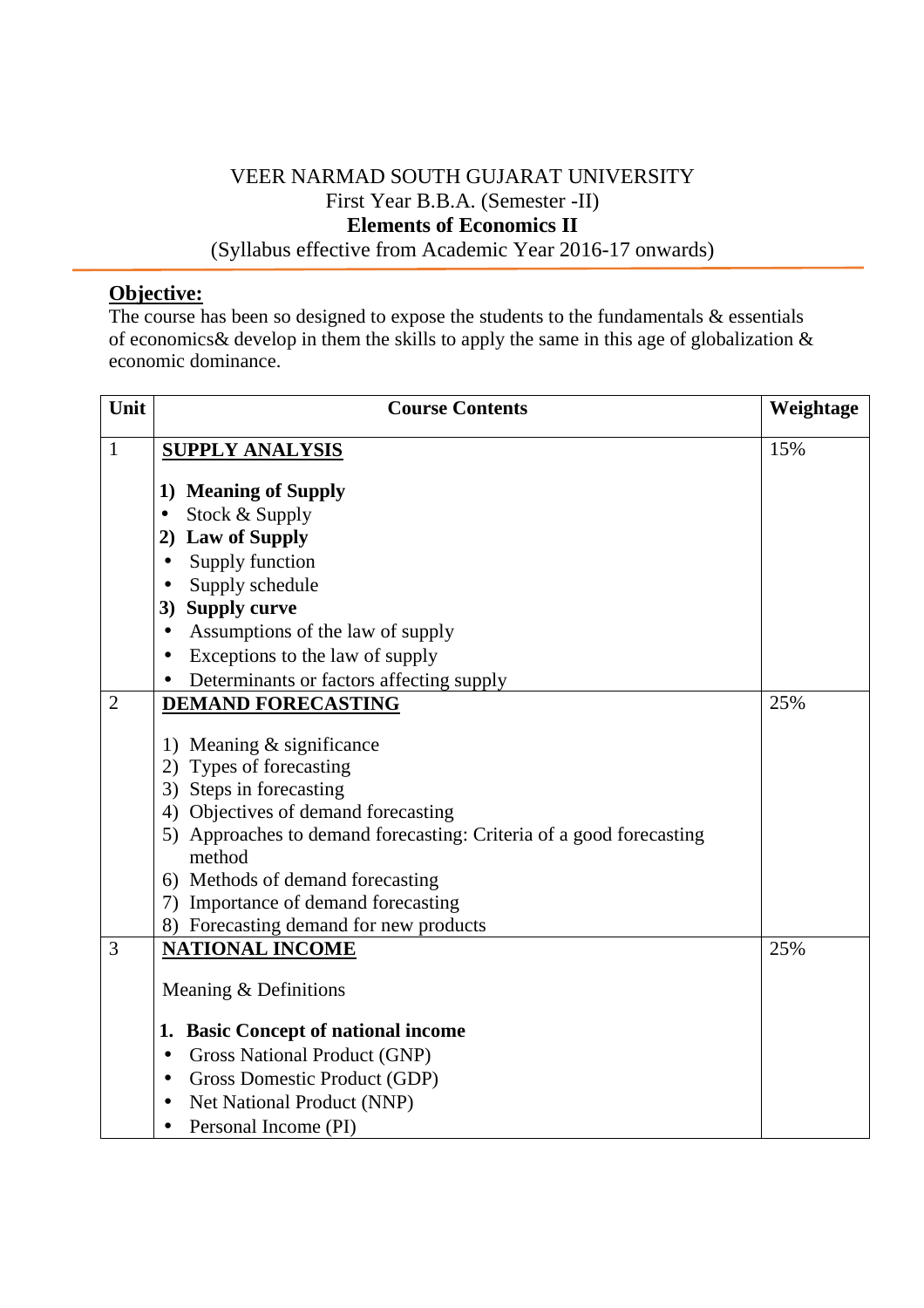|                | Disposable Income (DI)<br>$\bullet$                                                                                                                                                                        |     |
|----------------|------------------------------------------------------------------------------------------------------------------------------------------------------------------------------------------------------------|-----|
|                | 2. Methods of Measuring national income                                                                                                                                                                    |     |
|                | Census of Product method or Output method or commodity service<br>$\bullet$<br>method<br>Census of Income method or Factor cost method<br>$\bullet$<br>Census of Expenditure method or Total outlay method |     |
|                | 3. Problems in the estimation of national income                                                                                                                                                           |     |
|                | Conceptual problems<br>$\bullet$                                                                                                                                                                           |     |
|                | <b>Statistical problems</b><br>$\bullet$                                                                                                                                                                   |     |
|                | Significance of national income estimates<br>4.                                                                                                                                                            |     |
|                | 5. Circular flow of economic activity<br>Two sector model                                                                                                                                                  |     |
| $\overline{4}$ | $\bullet$<br><b>MONEY SUPPLY</b>                                                                                                                                                                           | 20% |
|                |                                                                                                                                                                                                            |     |
|                | <b>Definition of Money</b><br>1.                                                                                                                                                                           |     |
|                | Money & Near Money<br>$\bullet$                                                                                                                                                                            |     |
|                | <b>Functions of Money</b><br>$\bullet$                                                                                                                                                                     |     |
|                | Components of Money supply<br>$\bullet$                                                                                                                                                                    |     |
|                | Determinants of Money supply<br>$\bullet$                                                                                                                                                                  |     |
|                | <b>Importance of Money</b><br>$\bullet$                                                                                                                                                                    |     |
|                | <b>Evils of Money</b><br>$\bullet$                                                                                                                                                                         |     |
|                | Demand for Money                                                                                                                                                                                           |     |
| 5              | <b>BUSINESS CYCLE</b>                                                                                                                                                                                      | 15% |
|                | <b>Definition of a Business Cycle</b><br>1.                                                                                                                                                                |     |
|                | 2. Features of a Business Cycle                                                                                                                                                                            |     |
|                | 3. Classification of a Business Cycle                                                                                                                                                                      |     |
|                | 4. Phases of a Business cycle                                                                                                                                                                              |     |
|                | Prosperity<br>$\bullet$                                                                                                                                                                                    |     |
|                | Recession<br>$\bullet$                                                                                                                                                                                     |     |
|                | Depression<br>$\bullet$                                                                                                                                                                                    |     |
|                | Recovery                                                                                                                                                                                                   |     |

- 1. Modern Microeconomics: Theory & Application-H.L. Ahuja, Publisher Sultan Chand.
- 2. Advanced Microeconomics Theory-M.J.Kennedy Himalaya Publishing House.
- 3. Principles of Economics-PremBhutani ,Taxmann Allied Services (P)Ltd.
- 4. Economics-Paul Samuelson William Nordhaus Tata MacGraw-Hill.
- 5. Introduction to Positive Economics-Richard Lipsey Oxford University press.
- 6. Principles of Economics D. M. Mithani, Himalaya Publishing House.
- 7. Introduction to Economics Stephan Dobson, MACMILLAN.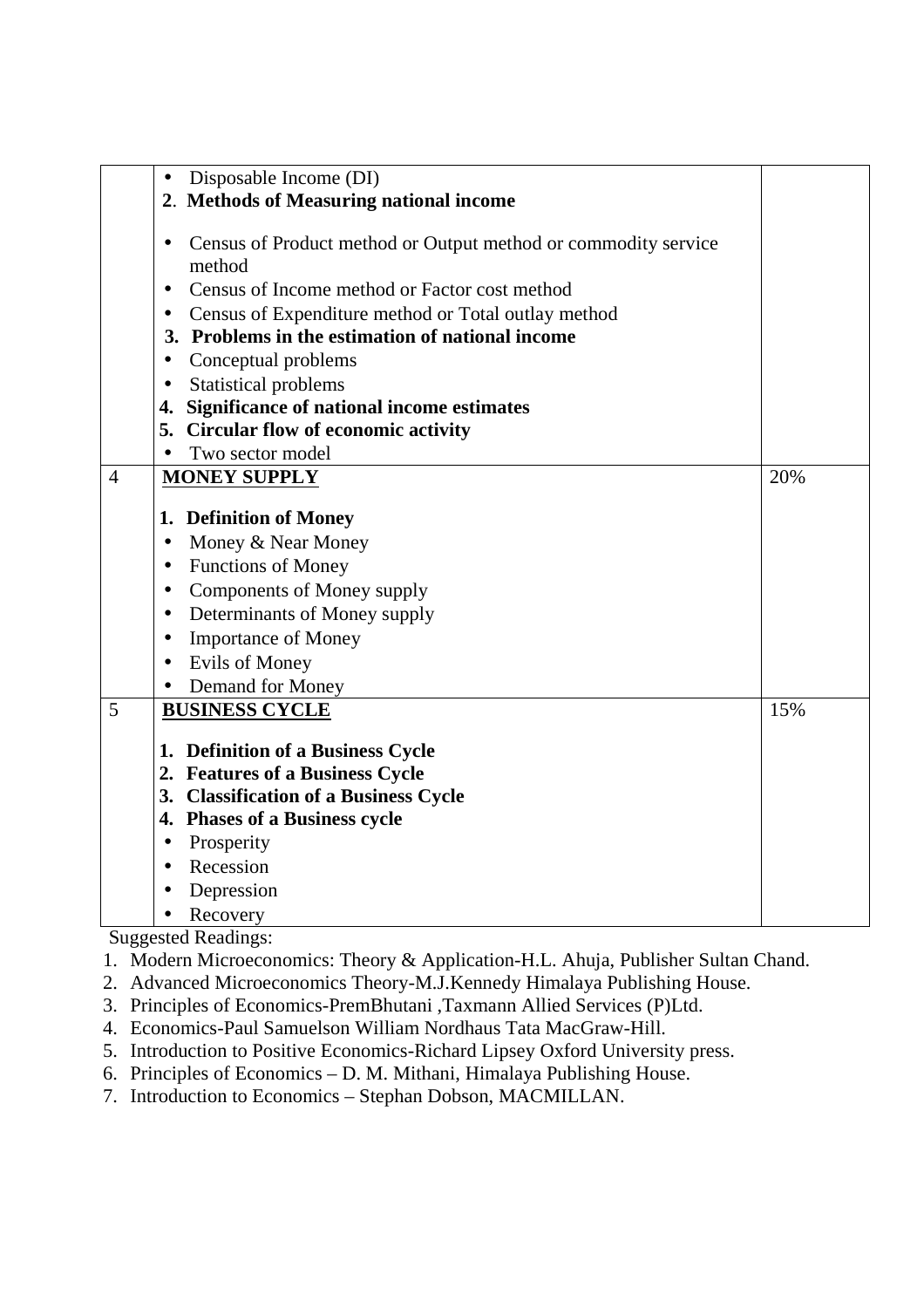- 8. Managerial Economics Analysis, Problems & Cases–P.L.Mehta Sultan Chand & sons.
- 9. Essentials of Managerial Economics P. N. Reddy, Himalaya Publishing House.
- 10.Business Economics H. L. Ahuja, Sultan Chand.
- 11.Indian Economy S. K. Misra, V. K. Puri, Himalaya Publishing House.
- 12.Economics, the ICFAI University.
- 13. Principles of Economics M. L. Seth.
- 14. Principles of Economics N. Gregory MANKIW, Thomson South Western.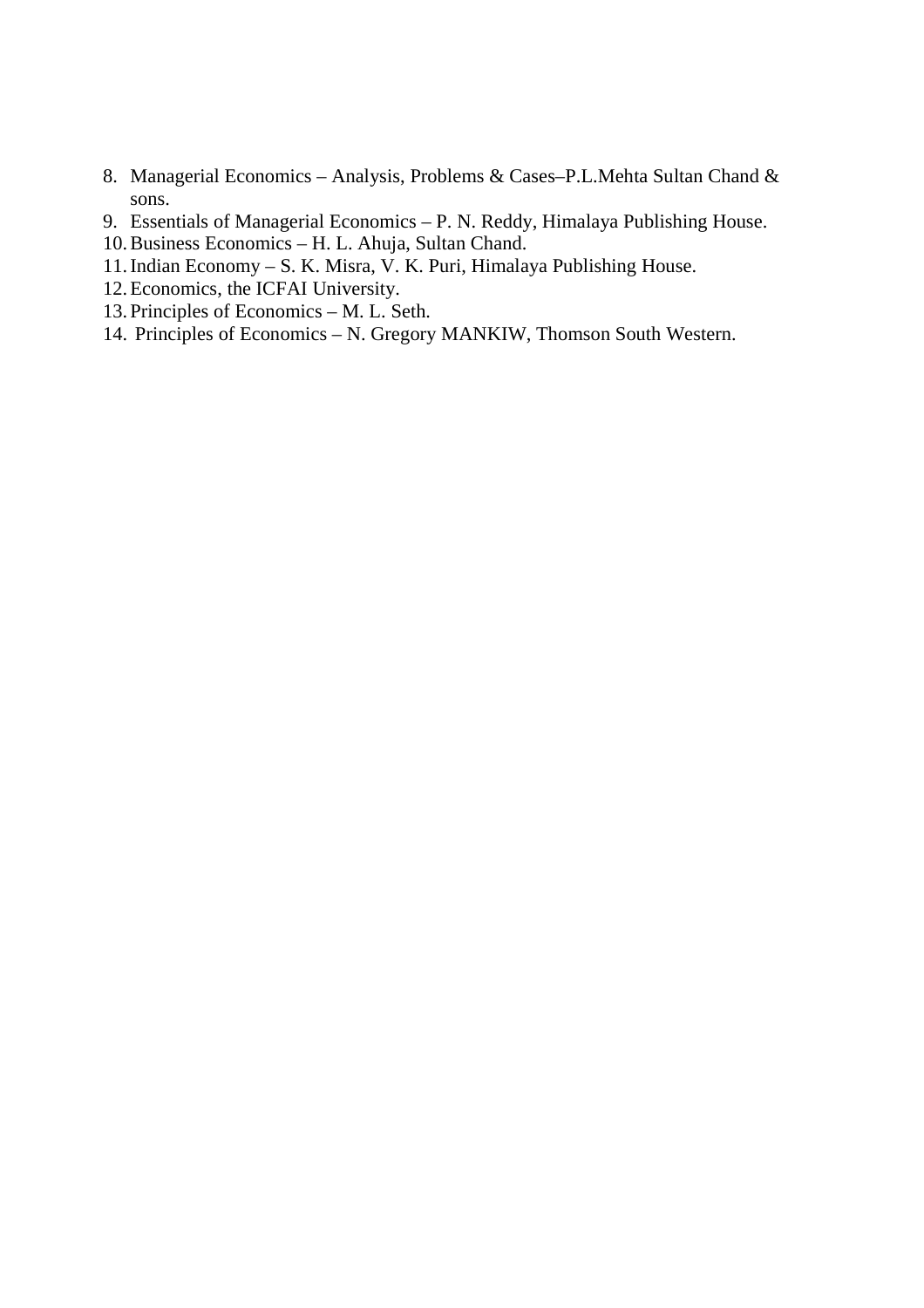## VEER NARMAD SOUTH GUJARAT UNIVERSITY First Year B.B.A. (Semester -II) **Computer Application II**

(Syllabus effective from November 2011 onwards)

| Unit           | <b>Course Contents</b>                                       | Weightage |
|----------------|--------------------------------------------------------------|-----------|
| $\mathbf{1}$   | <b>Introduction to MS Excel and Function</b>                 | 30%       |
|                | 1. Counting function                                         |           |
|                | 2. Mathematical function                                     |           |
|                | 3. Date & Time function                                      |           |
|                | 4. Text function                                             |           |
|                | 5. Logical Function                                          |           |
|                | 6. Lookup and reference function                             |           |
|                | 7. Statistical function                                      |           |
|                | 8. Financial function                                        |           |
|                | 9. Total & Subtotal function                                 |           |
|                | 10.D function                                                |           |
| $\overline{2}$ | <b>Analysis of Data</b>                                      | 20%       |
|                |                                                              |           |
|                | 1. Data consolidation                                        |           |
|                | 2. Goal seek                                                 |           |
| 3              | 3. Solver                                                    | 30%       |
|                | <b>Data analysis using Excel</b>                             |           |
|                | 1. Use of Built in data form in excel                        |           |
|                | 2. Sorting, Filtering in excel                               |           |
|                | 3. Correlation – Regression and using add-ins                |           |
|                | 4. Macros                                                    |           |
| $\overline{4}$ | <b>Database in Excel and Access (DBMS)</b>                   | 20%       |
|                |                                                              |           |
|                | 1. Introduction to database (database, field, table, record, |           |
|                | primary)                                                     |           |
|                | 2. Basic of internal data                                    |           |
|                | 3. Limitation & Importance                                   |           |
|                | 4. Creating, editing, sorting database in access             |           |
|                | 5. Creating relationship between tables in Access            |           |
|                | 6. Creating form, Query and Report with wizard in            |           |
|                | Access                                                       |           |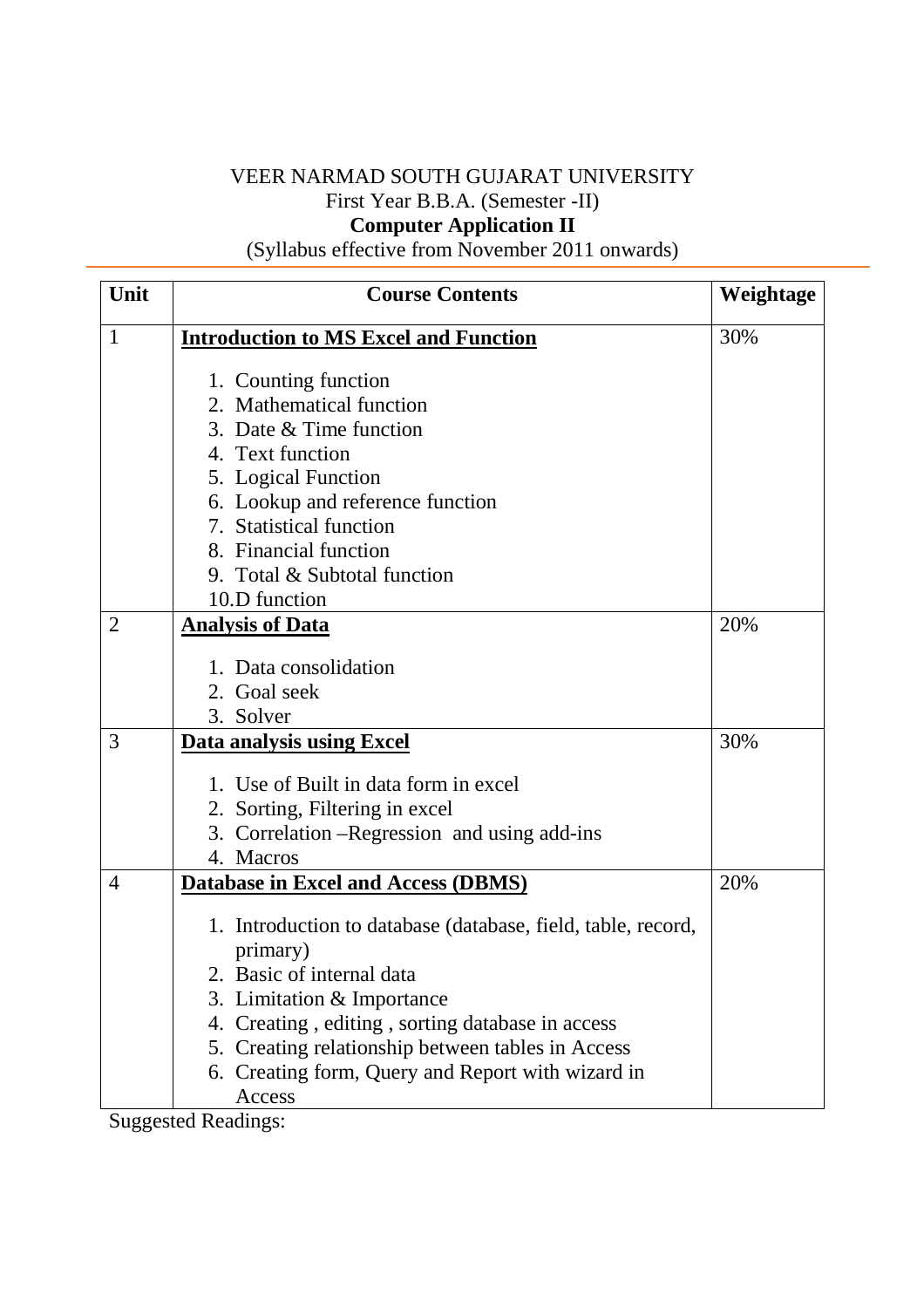- 1. Mastering Excel By Mindy & Martin
- 2. Mastering Access By Alan Simpson , Cleste Robinson B.P.B. Publications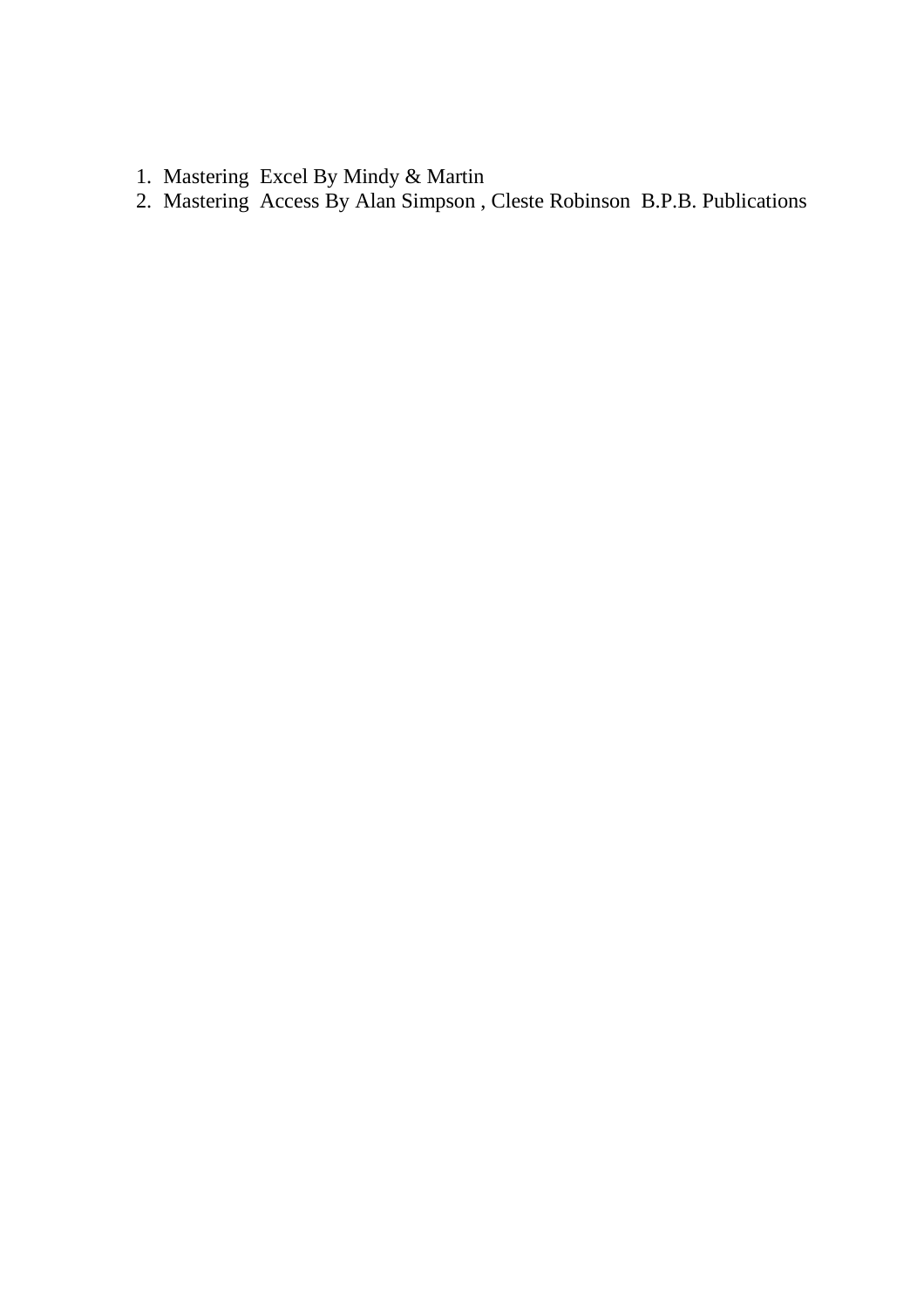# VEER NARMAD SOUTH GUJARAT UNIVERSITY First Year B.B.A. (Semester -II) **Communication & Soft Skills II**

(Syllabus effective from Academic Year 2017-18 to 2019-20)

## **Objectives:**

- 1. To enable the learner to develop an understanding towards each other.
- 2. To harness Their communicative strengths and facilitate and implement greater groupethics,
- 3. To enhance their employability through their personality development and positiveattitude.
- 4. To enable them to acquire the soft skill. Through thorough self-assessment.
- 5. To enjoy literary pieces and side-by-side understanding and acquiring soft skills.

## **Text Prescribed: English & Soft Skills Ed. S. P. Dhanavel (Orient Black Swan)**

## **TOPICSPRESCRIBED**

- **6.** Problem Solving Skills
- **7.** Interview skills
- **8.** Adaptability Skills
- **9.** Non Verbal Communication Skills
- **10.**Written Communication Skills

**Note:**The Teachers are supposed to help the students in solving all the exercises and task following the Texts

| Q.No.          | <b>Type of Question</b>                                                                               | <b>Marks</b> |
|----------------|-------------------------------------------------------------------------------------------------------|--------------|
| Q 1            | Comprehension questions from "understanding the story" 4/6                                            |              |
| Q <sub>2</sub> | Short answer type Questions from "Thinking about soft skills" &<br>'Soft Skills at work place' 4/6    | 12           |
| $Q_3$          | <b>Job Application with Resume</b><br>Or<br>Interviewing a Retired Company Professional regarding his | 10           |

## **Questionpaper styleanddistributionofmarks**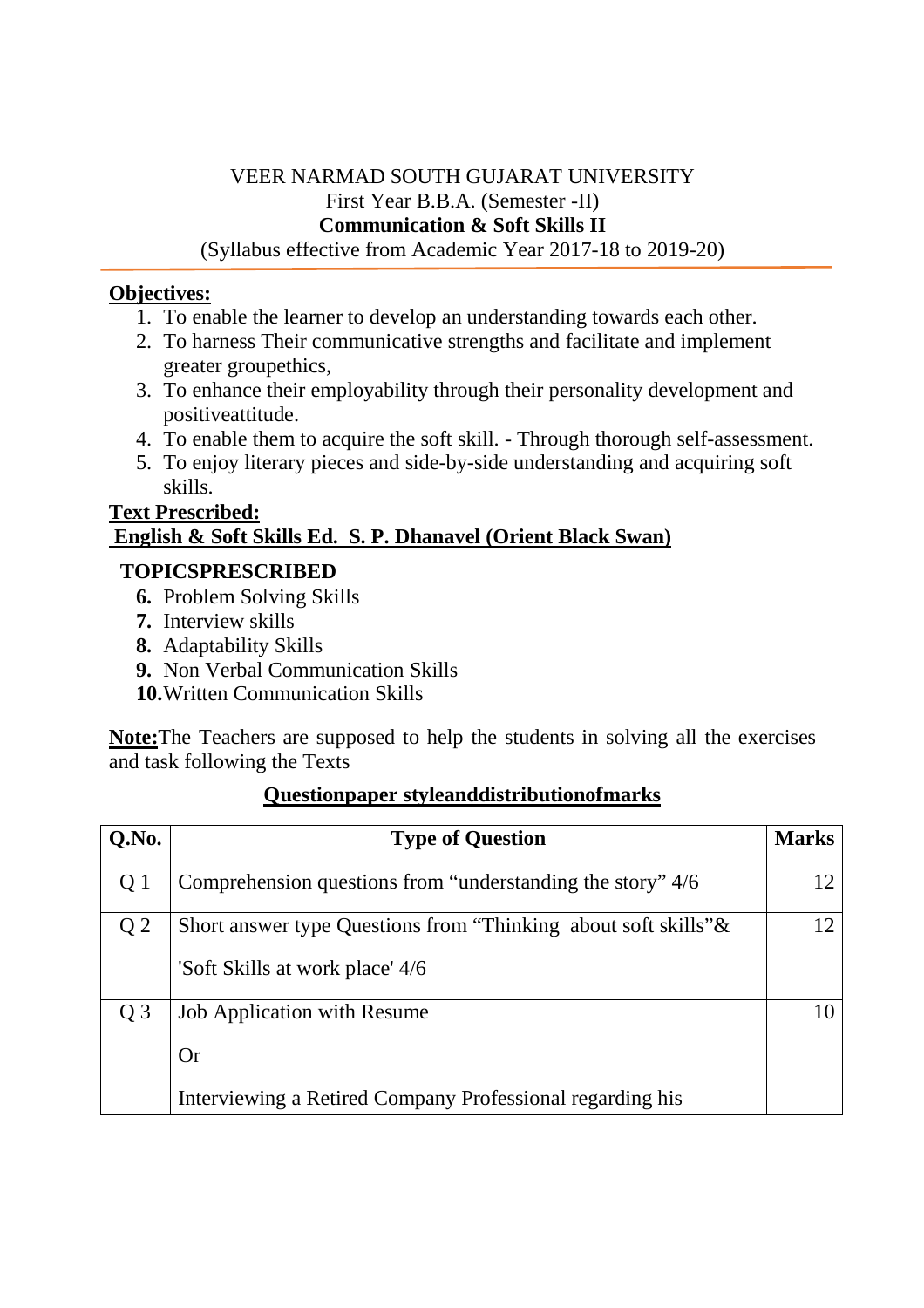|     | Experiences of Work                                           |  |
|-----|---------------------------------------------------------------|--|
| Q 4 | Expand the Proverb (to be asked from proverbs on soft skills) |  |
|     | <b>Or</b>                                                     |  |
|     | Memo Writing                                                  |  |
|     | Vocabulary and Grammar (From prescribed Chapters only)        |  |
|     | Total                                                         |  |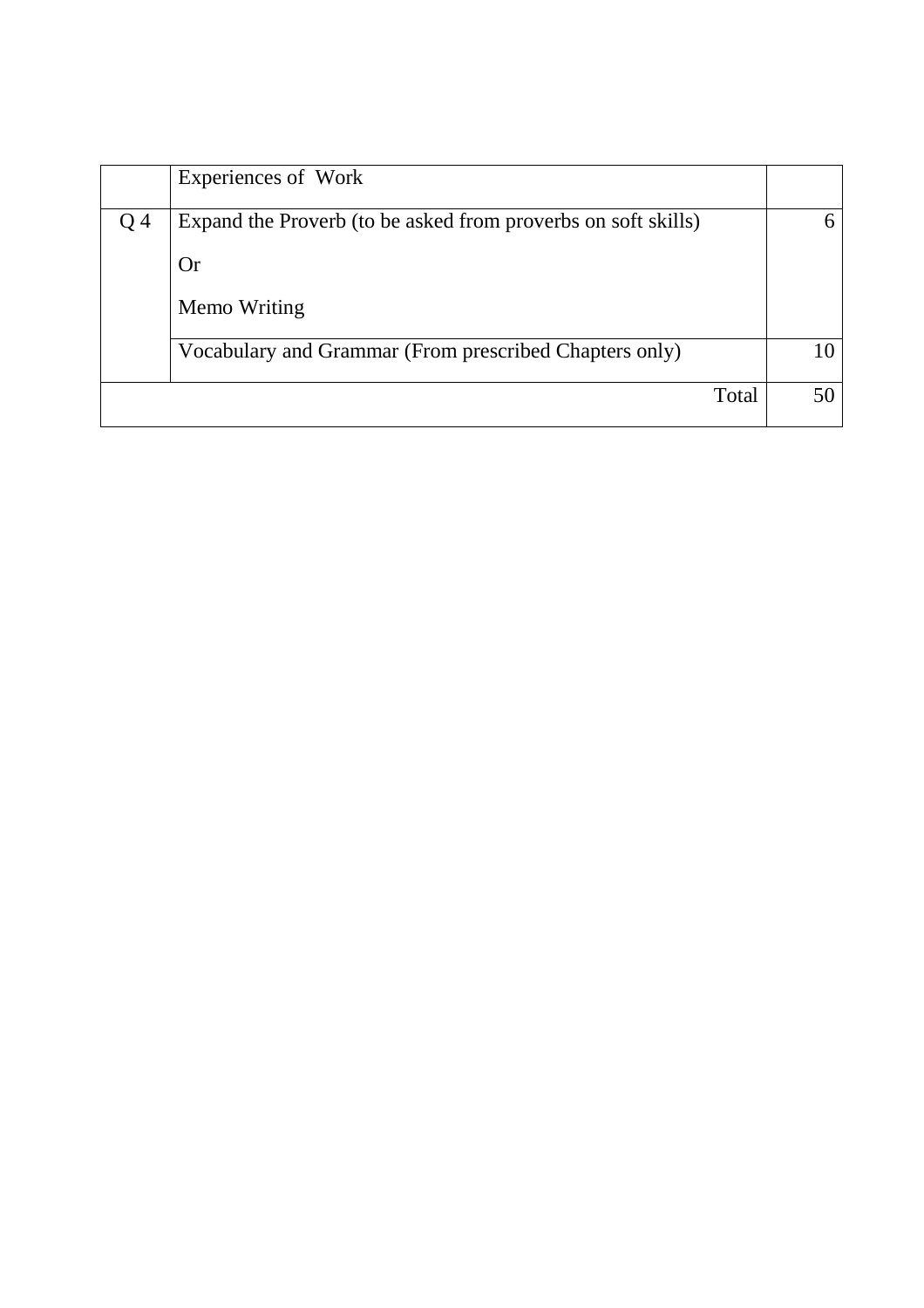# VEER NARMAD SOUTH GUJARAT UNIVERSITY First Year B.B.A. (Semester -II) **Quantitative Methods-II (Mathematics Oriented)**

(Syllabus effective from November 2011 onwards)

## **Objective:**

The course is designed to impart the basic knowledge of mathematics, to acquaint the students with the practical utility of the subject with special reference to business and commerce and equip them with those mathematical tools and techniques which shall provide them the necessary background for the applications of these techniques in different areas of management.

### **Pedagogic Tools:**

Lectures, Practical examples from business world, assignments & presentations.

| Unit           | <b>Course Contents</b>                                                                                                                                                                                                                                               | Weightage |
|----------------|----------------------------------------------------------------------------------------------------------------------------------------------------------------------------------------------------------------------------------------------------------------------|-----------|
| 1              | <b>Set Theory:</b>                                                                                                                                                                                                                                                   | 10%       |
|                | 11. Definition of set and different types of sets<br>12. Venn Diagram, De Morgan's law<br>13. Law of algebra of sets and Cartesian product of two sets<br>14. Natural Numbers, Rational members, Real numbers,<br>Absolute values and its properties<br>15. Examples |           |
| $\overline{2}$ | <b>Function:</b>                                                                                                                                                                                                                                                     | 25%       |
|                | 1. Relation<br>2. Functions and different types of functions<br>3. Graphs of function<br>4. Function used in Economics<br>5. Examples                                                                                                                                |           |
| 3              | <b>Calculus:</b>                                                                                                                                                                                                                                                     |           |
|                | Limit<br>1.                                                                                                                                                                                                                                                          | 20%       |
|                | Limit of a function, Limit of an addition, subtraction,<br>$\bullet$                                                                                                                                                                                                 |           |
|                | product, quotient of two functions<br>$\bullet$                                                                                                                                                                                                                      |           |
|                | Some special types of limit<br>$\bullet$                                                                                                                                                                                                                             |           |
|                | Examples<br>$\bullet$<br>2. Differentiation                                                                                                                                                                                                                          |           |
|                | Derivative of different types of functions.                                                                                                                                                                                                                          |           |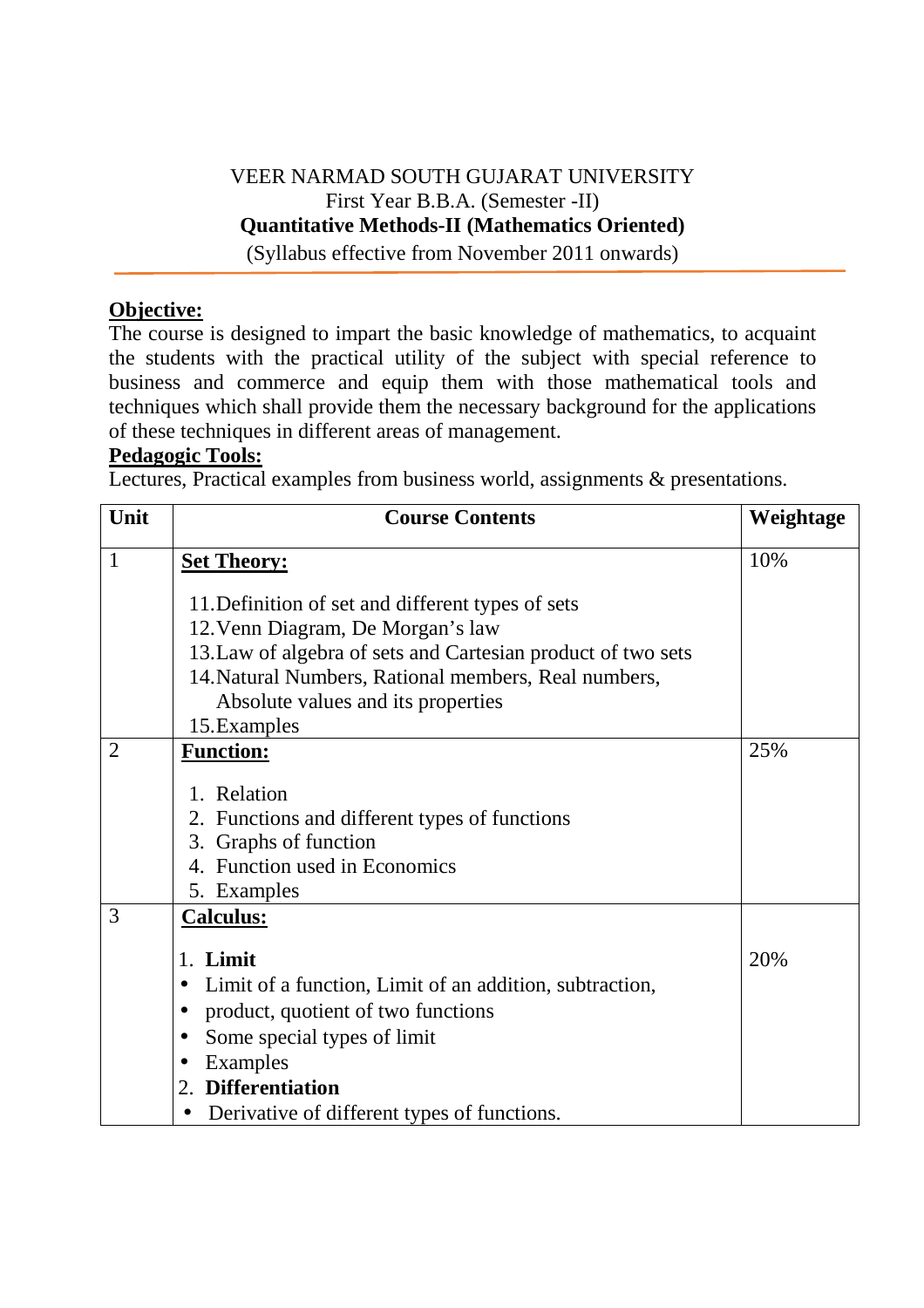| Rules of differentiation (without proof)                           |     |
|--------------------------------------------------------------------|-----|
| Higher order derivatives                                           |     |
| Maxima & Minima                                                    | 25% |
| 3. Integration                                                     |     |
| Indefinite integrals                                               |     |
| Standard integral and basic rules of integrals                     |     |
| Integration by parts                                               |     |
| Integration by substitution<br>$\bullet$                           |     |
| Definite integrals                                                 |     |
| Simple properties of definite integrals                            |     |
| Total revenue from marginal revenue & total cost from<br>$\bullet$ | 20% |
| marginal cost                                                      |     |

- 1) Business mathematics D.C.Sancheti, V.K.Kapoor
- 2) Operation Research Goyal& Mittal
- 3) Mathematics for Business Studies J.K. Thakral
- 4) Operation Research J. K. Sharma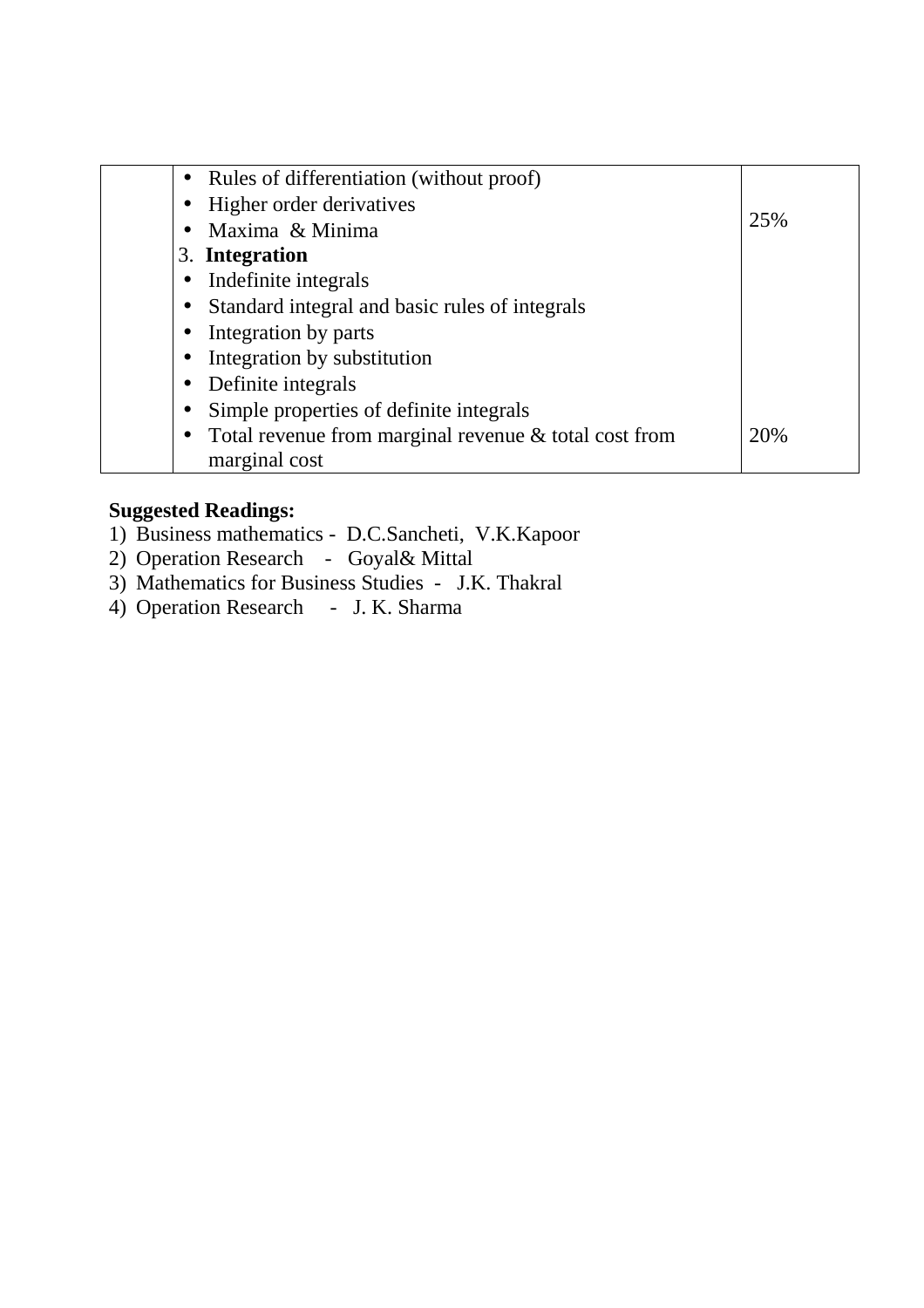### VEER NARMAD SOUTH GUJARAT UNIVERSITY First Year BBA (Semester -II) **Financial Accounting Paper II**  Course Code CC 205 A

(Syllabus effective from Academic Year 2016-17 onwards)

## **Objective:**

- 16.To impart basic accounting knowledge as applicable to business.
- 17.To impart the further knowledge of concepts, theories and principles and theirapplication in the subject of accounting

| Unit           | <b>Course Contents</b>                                           | Weightage |
|----------------|------------------------------------------------------------------|-----------|
| $\mathbf{1}$   | <b>STRUCTURE OF BALANCE SHEET:</b>                               | 20%       |
|                | (including structure of a Company Balance sheet as per Companies |           |
|                | Act 2013) (Excluding Adjustments)                                |           |
|                | <b>Balance Sheet:</b> Meaning and purpose and it's presentation  |           |
|                | 2. Form of Balance Sheet                                         |           |
|                | Horizontal                                                       |           |
|                | Vertical                                                         |           |
|                | 3. Computation of the following from a given Balance Sheet       |           |
|                | • Owners' Fund                                                   |           |
|                | <b>Reserves and Surplus</b><br>$\bullet$                         |           |
|                | Long Term Liabilities                                            |           |
|                | Total Investment as per books of accounts<br>$\bullet$           |           |
|                | Long term investment as per books of accounts<br>$\bullet$       |           |
|                | Gross current assets (gross and net working capital)             |           |
| $\overline{2}$ | FINAL ACCOUNTS (with preliminary adjustments):                   | 35%       |
|                | Final Accounts of Sole Proprietorship<br>$\bullet$               |           |
|                | Final Accounts of Company                                        |           |
| 3              | <b>COMPUTER ACCOUNTING (Basic knowledge of computer)</b>         | 15%       |
|                | accounting):                                                     |           |
|                |                                                                  |           |
|                | Introduction and Framework of Computer Accounting<br>$\bullet$   |           |
|                | Role of Computer Accounting<br>$\bullet$                         |           |
|                | Advantages, Limitations and Reasons for                          |           |
|                | Computerization                                                  |           |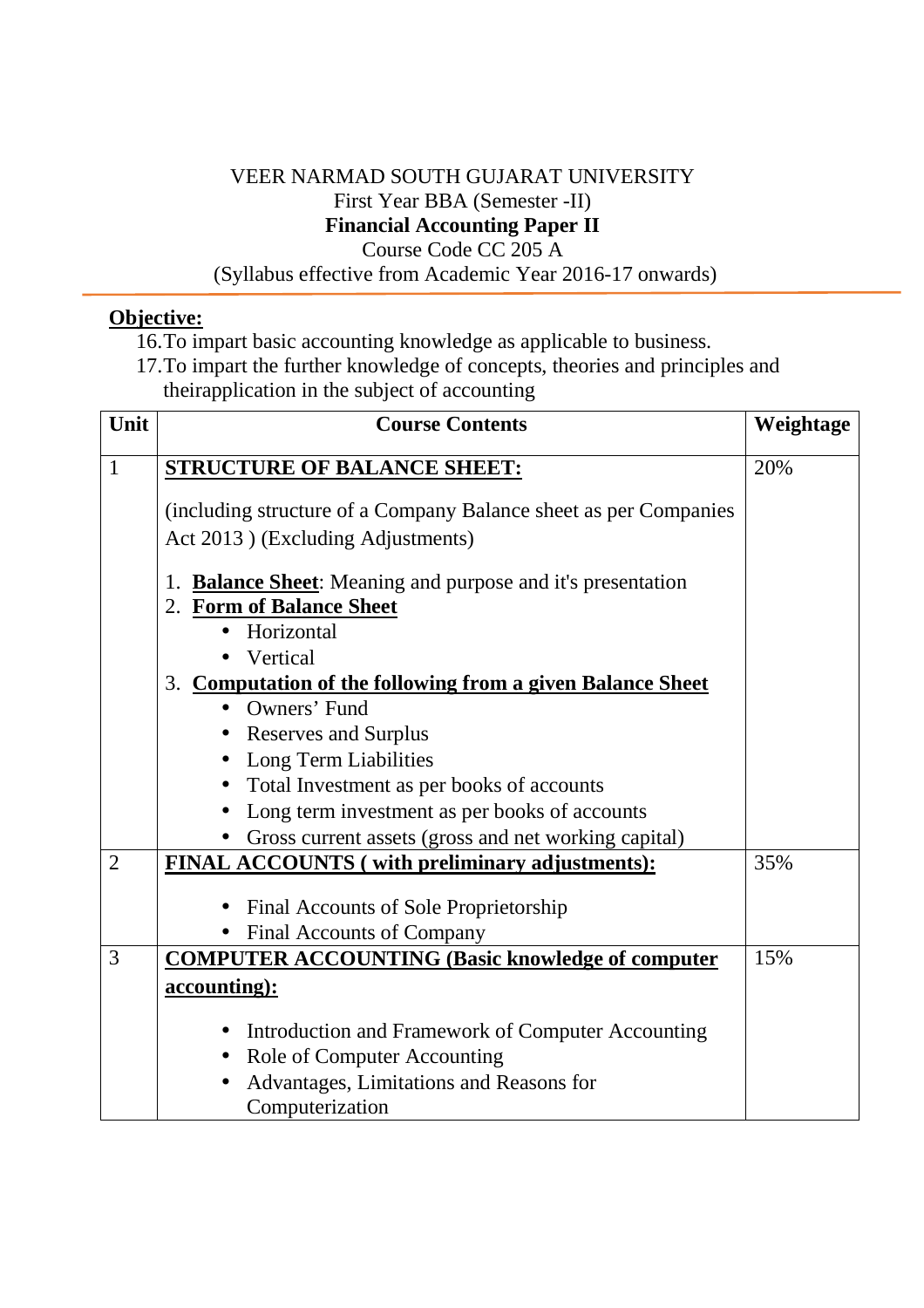|                | • Preparatory work and Master creation<br>Generation of printouts, preservation of data and<br>$\bullet$<br>ReportsPractical with one of the accounting programme<br>(recommended Tally software system – latest version at     |     |
|----------------|---------------------------------------------------------------------------------------------------------------------------------------------------------------------------------------------------------------------------------|-----|
|                | the time of beginning of the academic year)                                                                                                                                                                                     |     |
| $\overline{4}$ | <b>Element of Costing:</b>                                                                                                                                                                                                      | 30% |
|                | Conceptual and Meaning of Cost Accounting<br>Advantages and Limitations of Cost Accounting<br><b>Concepts of Costs</b><br><b>Classification of Costs</b><br><b>Cost Sheet</b><br><b>Cost Controlling</b><br><b>Cost Centers</b> |     |

- 1. Grewal T. S. Introduction to Accountancy S. Chand & Co.
- 2. Gupta R. Principles of Accounting. Sultan Chand & Co.
- 3. Maheshwri S. N. Advanced Accountancy Vikas Publishing House.
- 4. Mukharjee A. &Hanif, M & Grewal T. S. Modern Accountancy. Tata McGraw Hill
- 5. Shukla M. C. & Grewal T. S. Financial Accounting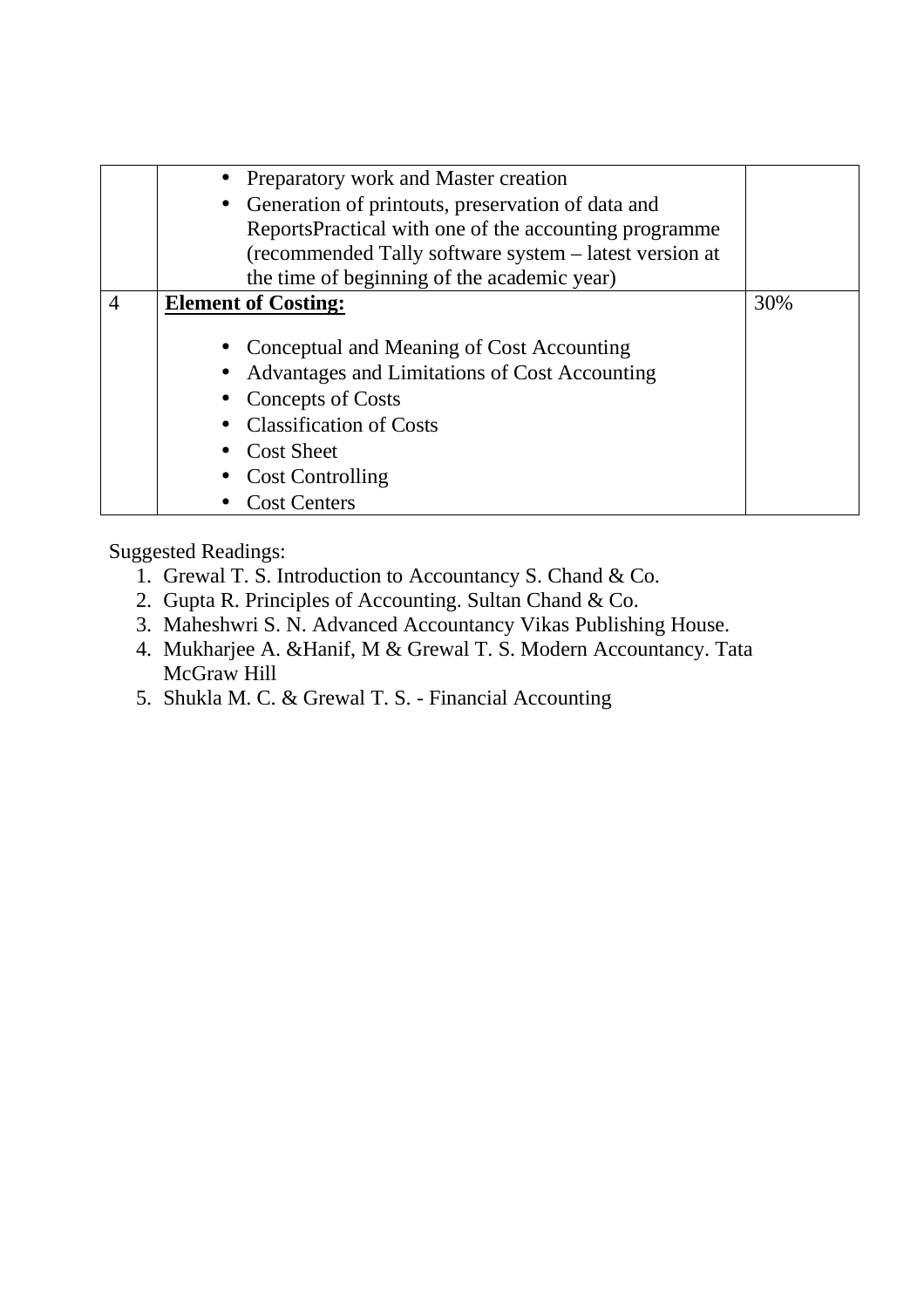### VEER NARMAD SOUTH GUJARAT UNIVERSITY First Year B.B.A. (Semester -II) **Managerial Economics II**  (Syllabus effective from Academic Year 2016-17 onwards)

### **Objective:**

To give a complete and rigorous introduction to basic principles of microeconomics and to demonstrate how applications of economic theory can improve decision making. This subject alsoaims at giving preliminary idea of the forms of business organization.

### **Pedagogic Tools**:

Lectures, Practical examples from corporate & business world, Assignments &Presentations

| Unit           | <b>Course Contents</b>                                                 | Weightage |
|----------------|------------------------------------------------------------------------|-----------|
| 1              | <b>PRODUCTION ANALYSIS:</b>                                            | 40%       |
|                | <b>Production Function</b><br>1.                                       |           |
|                | Meaning & classification of Factors of Production                      |           |
|                | Meaning & significance of Production Function in Business<br>$\bullet$ |           |
|                | Linear Homogeneous Production function<br>$\bullet$                    |           |
|                | Short-run & Long-run Production function<br>$\bullet$                  |           |
|                | Cobb-Douglas Production function                                       |           |
|                | <b>Theory of Production</b><br>2.                                      |           |
|                | Concept of Total Product, Average Product and Marginal<br>$\bullet$    |           |
|                | Product                                                                |           |
|                | Law of Variable Proportions                                            |           |
|                | Economies & Diseconomies of scale<br>$\bullet$                         |           |
|                | <b>Returns to Scale</b><br>$\bullet$                                   |           |
|                | 3. Production Function with Two Variable Inputs                        |           |
|                | Meaning & General Properties of ISO - Quants<br>$\bullet$              |           |
|                | Marginal Rate of Technical Substitution (MRTS)                         |           |
|                | 4. Optimum Factor Combination                                          |           |
|                | Concept of ISO-Cost Lines<br>$\bullet$                                 |           |
|                | Least Cost Combination of Factors (Choice of Inputs)<br>$\bullet$      |           |
|                | The Economic Region of Production (Ridge Lines)                        |           |
|                | <b>Expansion Path</b>                                                  |           |
| $\overline{2}$ | A. CAPITAL BUDGETING:                                                  | 30%       |
|                | Meaning of Capital Budgeting<br>$\bullet$                              |           |
|                | Need &Nature of Capital Budgeting                                      |           |
|                | Demand for Capital<br>$\bullet$                                        |           |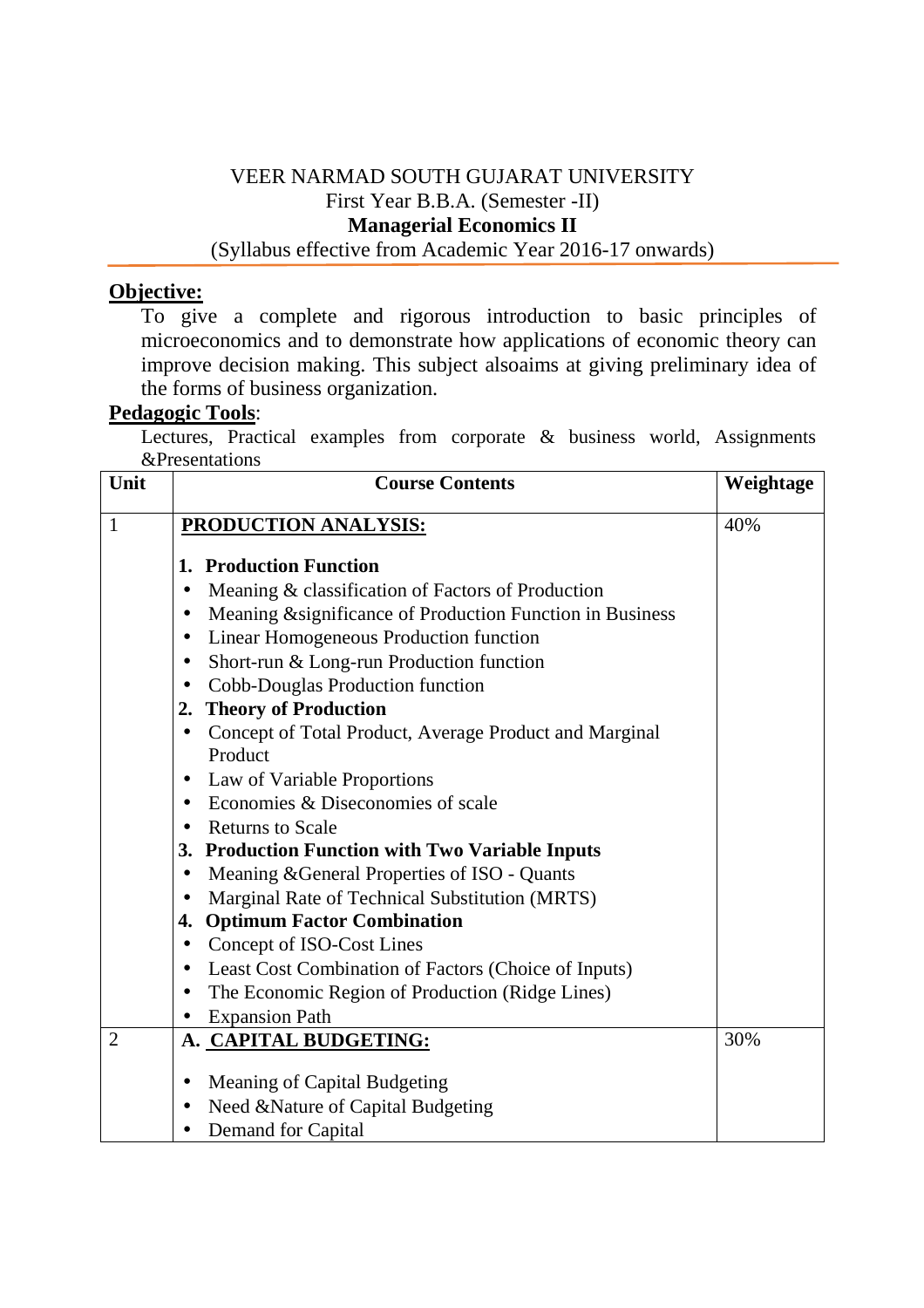| $\bullet$ | Supply of Capital (Sources of Capital)               |     |
|-----------|------------------------------------------------------|-----|
| $\bullet$ | <b>Capital Rationing</b>                             |     |
|           | <b>B. INVESTMENT ANALYSIS:</b>                       |     |
|           |                                                      |     |
|           | <b>Methods of evaluating Investment proposals</b>    |     |
|           | 1. Modern techniques of Investment Appraisal         |     |
| $\bullet$ | Net Present Value criterion (NPV)                    |     |
| $\bullet$ | Profitability Index criterion (PI)                   |     |
| $\bullet$ | Internal Rate of Return criterion(IRR)               |     |
|           | 2. Traditional Methods of Investment Appraisal       |     |
| $\bullet$ | Payback period method                                |     |
|           | Average Rate of Return (ARR)                         |     |
| 3         | <b>FORMS OF BUSINESS ORGANISATION (FBO):</b>         | 30% |
|           |                                                      |     |
|           | A. Sole Proprietorship                               |     |
|           | Meaning, Features, Merits & Demerits                 |     |
|           | <b>B.</b> Partnership                                |     |
| $\bullet$ | Meaning, Features, Merits & Demerits                 |     |
| $\bullet$ | <b>Kinds of Partners</b>                             |     |
| $\bullet$ | Partnership deed and Process of Registration         |     |
|           | • Distinction between Partnership & Proprietorship   |     |
|           | <b>C. Joint Stock Company</b>                        |     |
| $\bullet$ | Meaning, Features, Merits & Demerits                 |     |
| $\bullet$ | Kinds of Company (Brief introduction only)           |     |
| $\bullet$ | Distinction between Public Company & Private Company |     |
|           | <b>D. Public Enterprise</b>                          |     |
| $\bullet$ | Meaning, Features, Merits & Demerits                 |     |
|           | <b>E.</b> Joint Venture                              |     |
| $\bullet$ | Meaning, Features, Merits & Demerits                 |     |
|           | <b>F. Multinational Corporations</b>                 |     |
|           | Meaning, Features, Merits & Demerits                 |     |

- 1. Managerial Economics in a Global Economy Dominick Salvatore, Thomson South-Western
- 2. Managerial Economics: Application, Strategy & Tactics Moyers, Harris
- 3. Managerial Economics-DMMithani, Himalaya Publishing House
- 4. Managerial Economics-Analysis, Problems & Cases P. L. Mehta, Sultan Chand
- 5. Essentials of Managerial Economics P. N. Reddy, Himalaya Publishing House
- 6. Managerial Economics G S Gupta, Tata McGraw-Hill
- 7. Modern Microeconomics: Theory & Application H L Ahuja, Sultan Chand
- 8. Advanced Economic Theory: Microeconomic Analysis-HL Ahuja,Sultan Chand
- 9. Principles of Microeconomics-H L Ahuja, Sultan Chand
- 10. Business Economics H. L. Ahuja, Sultan Chand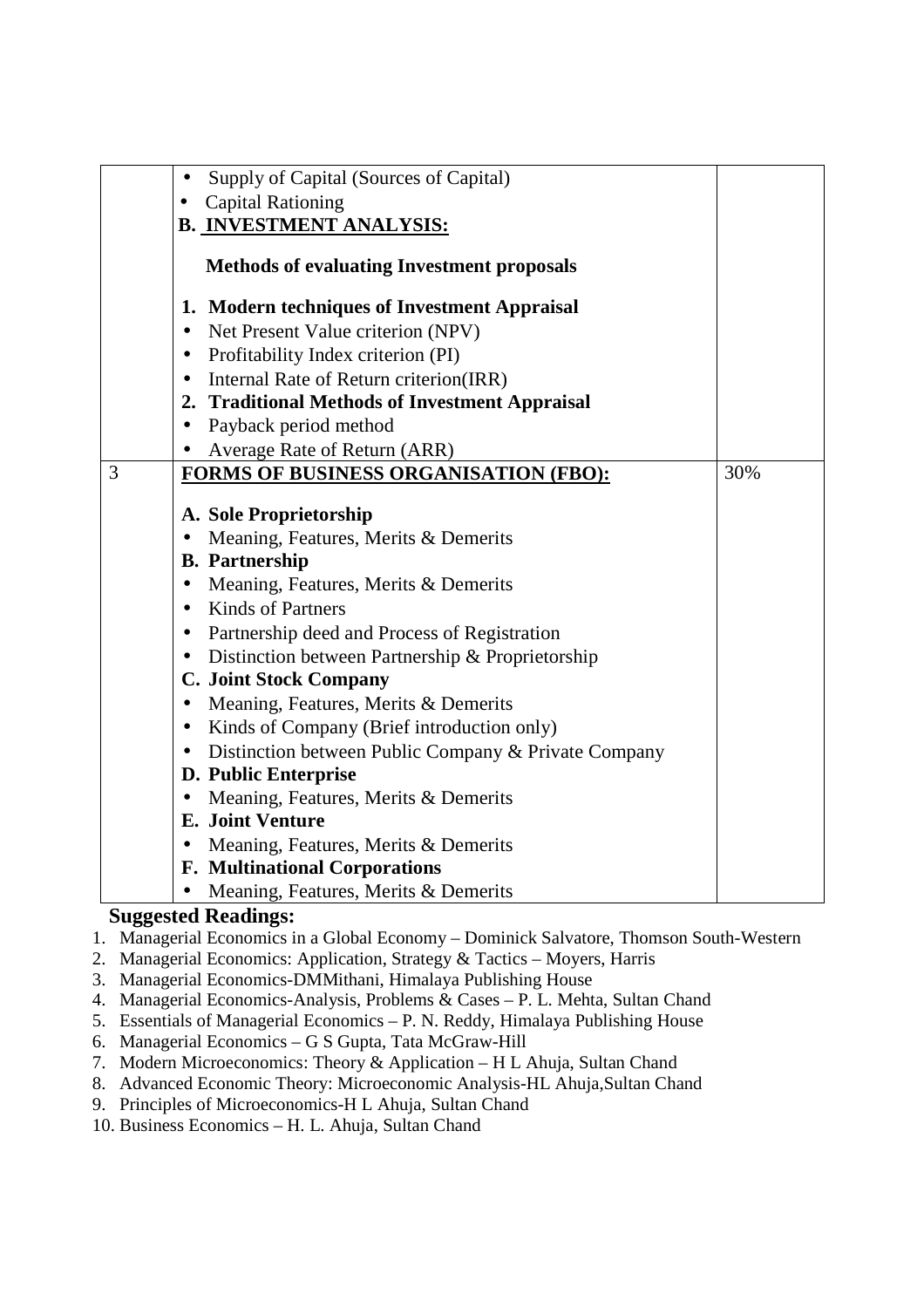- 11. Economics Paul Samuelson, William Nordhaus, Tata McGraw-Hill
- 12. Business Organisation & Management –Y.K.Bhushan, Sultan Chand& Sons.
- 13. Business Organisation AcharyaGovekar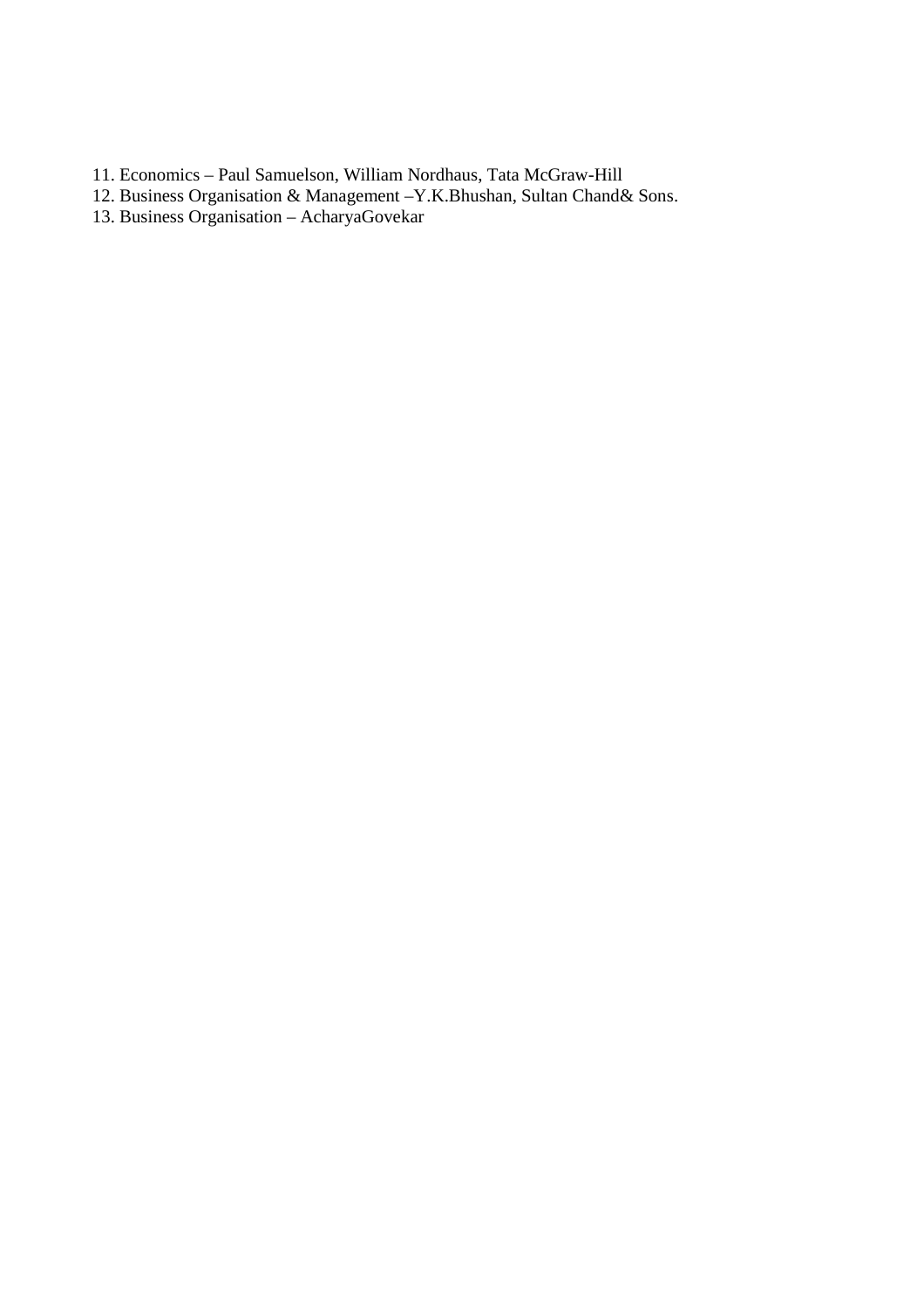# VEER NARMAD SOUTH GUJARAT UNIVERSITY First Year B.B.A. (Semester -II) **Principles of Management II**

(Syllabus effective from December 2016 onwards)

| Unit.          | <b>Course Contents</b>                                           | Weightage |
|----------------|------------------------------------------------------------------|-----------|
| $\mathbf{1}$   | <b>ORGANISING:</b>                                               | 40%       |
|                | 1. Definition of organizing $&$ introduction                     |           |
|                | 2. Processof organizing                                          |           |
|                | 3. Principles of organizing                                      |           |
|                | 4. Types of organizations or organization structure:             |           |
|                | <b>Structure, Features, Merits and Demerits</b>                  |           |
|                | • Line Organisation                                              |           |
|                | • Line & Staff Organisation                                      |           |
|                | <b>Matrix Organisation</b>                                       |           |
|                | Committee                                                        |           |
|                | 5. Departmentation & Basis of departmentation:                   |           |
|                | Functional, Territorial (Geographical), Product wise,            |           |
|                | Customer wise, Process wise, Time wise                           |           |
|                | 6. Concepts of Authority, Responsibility and Accountability      |           |
|                | Process and Principles of Delegation of Authority                |           |
|                | 7. Concept of Centralisation&Decentralisation. Factors affecting |           |
|                | centralization & decentralization                                |           |
|                | 8. Concept of Informal Organizations - Difference between        |           |
|                | formal and informal groups, Reasons of Informal Organisation     |           |
|                | 9. Blocks to effective Delegation - Measures of effective        |           |
|                | Delegation.                                                      |           |
| $\overline{2}$ | <b>STAFFING AND DIRECTING:</b>                                   | 35%       |
|                | 1. Staffing:                                                     |           |
|                | • Concept and Meaning of Staffing                                |           |
|                | Concept and Meaning of Recruitment and Selection                 |           |
|                | Sources of Recruitment (Internal & External)                     |           |
|                | Concept and Meaning of Training and Development                  |           |
|                | 2. Direction:                                                    |           |
|                | Meaning and features of direction                                |           |